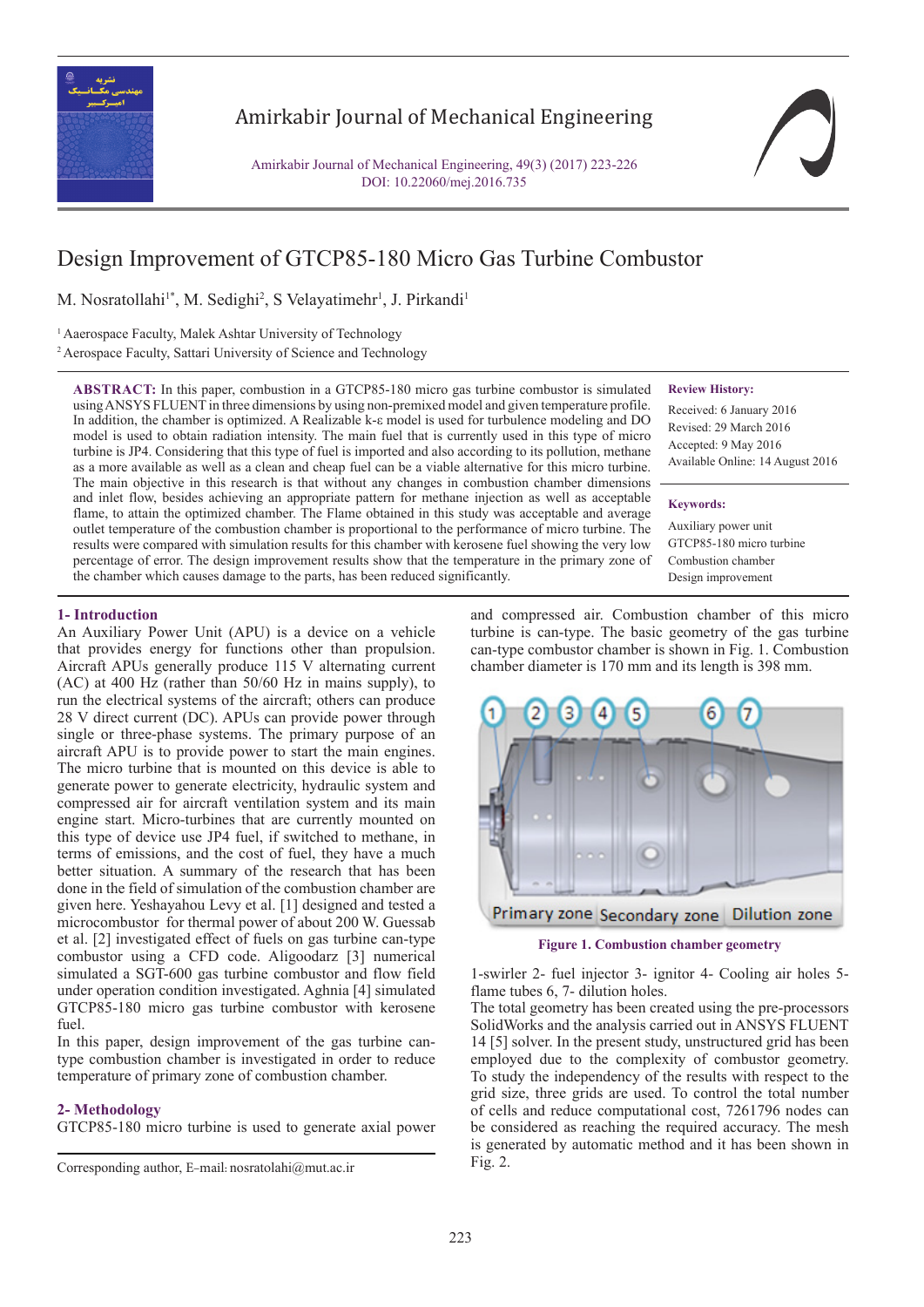

**Figure 2. Mesh geometry of combustion chamber**

#### **3- Government Equations**

The governing equations including the energy, continuity and momentum conservation are as below [6]:T

$$
\frac{\partial}{\partial t}(\rho E) + \nabla(\rho VE) = \nabla \cdot ((K + K_t) \nabla T)
$$
\n
$$
+ \nabla \cdot (\tau V) - \nabla (PV) + S_r + S_h
$$
\n(1)

$$
\frac{\partial \rho}{\partial t} + \nabla \cdot (\rho V) = S_m \tag{2}
$$

$$
\frac{\partial}{\partial t}(\rho V) + \nabla \cdot (\rho V V) = \nabla \cdot ((\mu + \mu_t) \nabla V) + F \tag{3}
$$

A realizable k-ε turbulence model is used in turbulent combustion simulation [7].

$$
\frac{\partial}{\partial x_i} (\rho k u_i) = \frac{\partial}{\partial x_i} \left[ \left( \mu + \frac{\mu_i}{\sigma_k} \right) \frac{\partial_k}{\partial x_i} \right] + G_k + G_b
$$
\n
$$
-\rho \varepsilon - Y_M \tag{4}
$$

$$
C_1 = \max \left[ \frac{0}{43}, \frac{\eta}{\eta + 5} \right]
$$
  
where

*σ*<sub>*k*</sub><sup>=1</sup>, *σ*<sub>*ε*</sub>=1.3, *C<sub><i>iε*</sub>=1.44, *C<sub>2</sub>*=1.9

The Radiation heat Transfer Equation (RTE) for an absorbing, emitting and scattering medium at position r and direction s is [8]:

$$
\frac{dI(r,s)}{ds} = -(a+\sigma_s)I(r,s) + an^2 \frac{\sigma T^4}{\pi}
$$
  
+
$$
\frac{\sigma_s}{4\pi} \int_0^{4\pi} I(r,s') \Phi(s,s') d\Omega'
$$
 (5)

## **4- Boundary Condition**

The following boundary conditions are considered in the computations:

Inlet air mass flow rate is 2.188 kg/s, inlet air temperature is 524 K, fuel mass flow rate is 0.023 kg/s and fuel pressure is  $10<sup>5</sup>$  pa. At the outlet of the combustion chamber, pressure outlet boundary condition is specified.

### **5- Results and Discussion**

Temperature profile in combustion chamber has been shown in Fig. 3. It shows inappropriate heat focus in primary zone of combustion chamber.



**Figure 2. Temperature profile in combustion chamber**

This is the reason for welds breaking in this zone. With creation of cooling grooves, without increasing percent of cooling air, the temperature of the wall contour is optimized that has been shown in Fig. 4.



**Figure 4. Optimization of primary zone**

Temperature profile in combustion chamber has been optimized as shown in Fig. 5.



**Figure 5. Temperature profile in optimized combustion chamber**